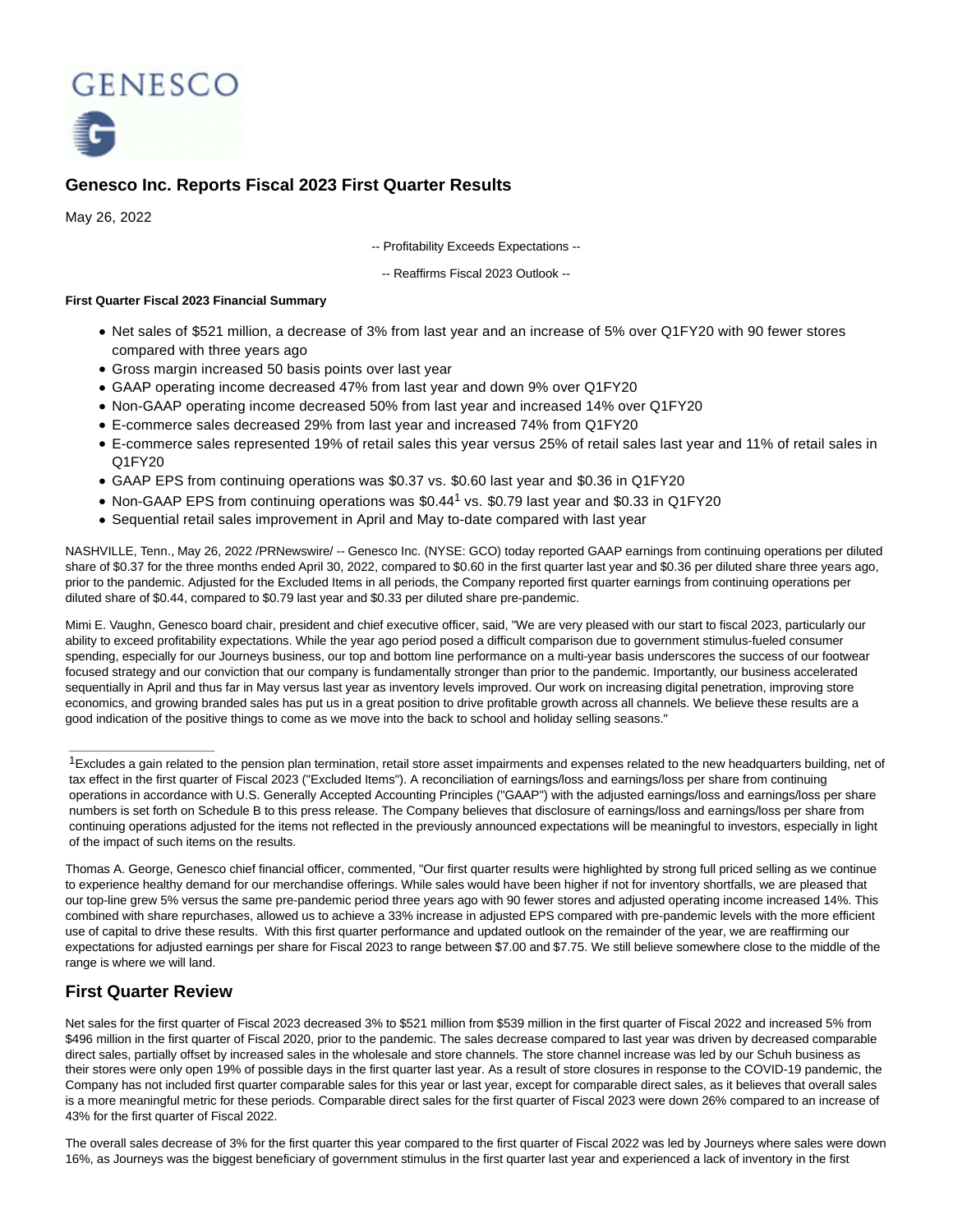quarter this year due to the impact of supply chain disruptions. The sales decrease in Journeys was partially offset by sales increases of 28% at Schuh, 46% at Johnston & Murphy and 5% at Licensed Brands.

First quarter gross margin this year was 48.3%, up 50 basis points, compared with 47.8% last year and down 110 basis points compared with 49.4% in Fiscal 2020. The increase as a percentage of sales as compared to Fiscal 2022 is due primarily to lower shipping and warehouse expense as a result of lower e-commerce penetration, increased full-priced selling and price increases partially offset by the channel mix impact of increased wholesale sales and increased freight and logistics costs.

Selling and administrative expense for the first quarter this year increased 230 basis points as a percentage of sales as compared with last year and decreased 90 basis points compared with Fiscal 2020. Adjusted selling and administrative expense for the first quarter this year increased 220 basis points as a percentage of sales compared with last year and decreased 120 basis points compared with Fiscal 2020. The increase as compared to Fiscal 2022 is due in large part to one-time benefits for rent credits and government tax relief in the first quarter of Fiscal 2022. In addition, increased selling salaries were partially offset by decreased performance-based compensation expense.

Genesco's GAAP operating income for the first quarter was \$8.2 million, or 1.6% of sales this year, compared with \$15.5 million, or 2.9% of sales in the first quarter last year, and \$9.1 million, or 1.8% of sales in the first quarter of Fiscal 2020. Adjusted for the Excluded Items in all periods, operating income for the first quarter was \$9.5 million this year compared to \$18.8 million last year and \$8.4 million in the first quarter of Fiscal 2020. Adjusted operating margin was 1.8% of sales in the first quarter of Fiscal 2023, 3.5% in the first quarter last year and 1.7% in the first quarter of Fiscal 2020.

The effective tax rate for the quarter was 36.7% in Fiscal 2023 compared to 40.1% in the first quarter last year and 30.7% in the first quarter of Fiscal 2020. The adjusted tax rate, reflecting Excluded Items, was 34.7% in in the first quarter of Fiscal 2023 compared to 35.7% in the first quarter of last year and 31.3% in the first quarter of Fiscal 2020. The lower adjusted tax rate for Q1 this year as compared to Q1 last year reflects a reduction in the amount of foreign losses for which we are unable to recognize a tax benefit.

GAAP earnings from continuing operations were \$5.0 million in the first quarter of Fiscal 2023, compared to \$8.9 million in the first quarter last year and \$6.5 million in the first quarter of Fiscal 2020. Adjusted for the Excluded Items in all periods, first quarter earnings from continuing operations were \$5.9 million, or \$0.44 per share, in Fiscal 2023, compared to \$11.6 million, or \$0.79 per share, in the first quarter of last year and \$5.9 million, or \$0.33 per share, in the first quarter of Fiscal 2020.

### **Cash, Borrowings and Inventory**

Cash and cash equivalents at April 30, 2022, were \$200.6 million, compared with \$258.0 million at May 1, 2021. Total debt at the end of the first quarter of Fiscal 2023 was \$14.7 million compared with \$44.2 million at the end of last year's first quarter. Inventories increased 33% in the first quarter of Fiscal 2023 on a year-over-year basis and increased 9% versus the first quarter of Fiscal 2020.

### **Capital Expenditures and Store Activity**

For the first quarter, capital expenditures excluding the new headquarters building were \$11 million, related primarily to digital and omnichannel initiatives. Depreciation and amortization was \$11 million. During the quarter, the Company opened four stores and closed 15 stores. The Company ended the quarter with 1,414 stores compared with 1,444 stores at the end of the first quarter last year, or a decrease of 2%. Square footage was down 2% on a year-over-year basis.

#### **Share Repurchases**

The Company repurchased 102,895 shares during the first quarter of Fiscal 2023 at a cost of \$6.5 million or an average of \$63.17 per share. The Company currently has \$100.3 million remaining on its expanded share repurchase authorization announced in February 2022.

# **Fiscal 2023 Outlook**

The Company reaffirms its Fiscal 2023 full year EPS guidance:

- Sales to be up 1% to 3%, compared to FY22, incorporating the impact of the lower exchange rates with a stronger U.S. dollar.
- Adjusted diluted earnings per share from continuing operations in the range of \$7.00 to \$7.75, with an expectation that earnings per share for the year will be near the mid-point of the range.<sup>2</sup>

Please refer to the Q1FY23 conference call and Q1FY23 Summary Results presentation for details regarding guidance assumptions.

<sup>2</sup>A reconciliation of the adjusted financial measures cited in the guidance to their corresponding measures as reported pursuant to GAAP is included in Schedule B to this press release.

#### **Conference Call, Management Commentary and Investor Presentation**

The Company has posted detailed financial commentary and a supplemental financial presentation of first quarter results on its website, [www.genesco.com,](https://c212.net/c/link/?t=0&l=en&o=3548744-1&h=1289957206&u=http%3A%2F%2Fwww.genesco.com%2F&a=www.genesco.com) in the investor relations section. The Company's live conference call on May 26, 2022, at 7:30 a.m. (Central time), may be accessed through the Company's website[, www.genesco.com.](https://c212.net/c/link/?t=0&l=en&o=3548744-1&h=1289957206&u=http%3A%2F%2Fwww.genesco.com%2F&a=www.genesco.com) To listen live, please go to the website at least 15 minutes early to register, download and install any necessary software.

# **Safe Harbor Statement**

**\_\_\_\_\_\_\_\_\_\_\_\_\_\_\_\_\_\_\_\_\_\_\_\_\_\_**

This release contains forward-looking statements, including those regarding future sales, earnings, gross margins, expenses, capital expenditures, depreciation and amortization, tax rates, stores openings and closures and all other statements not addressing solely historical facts or present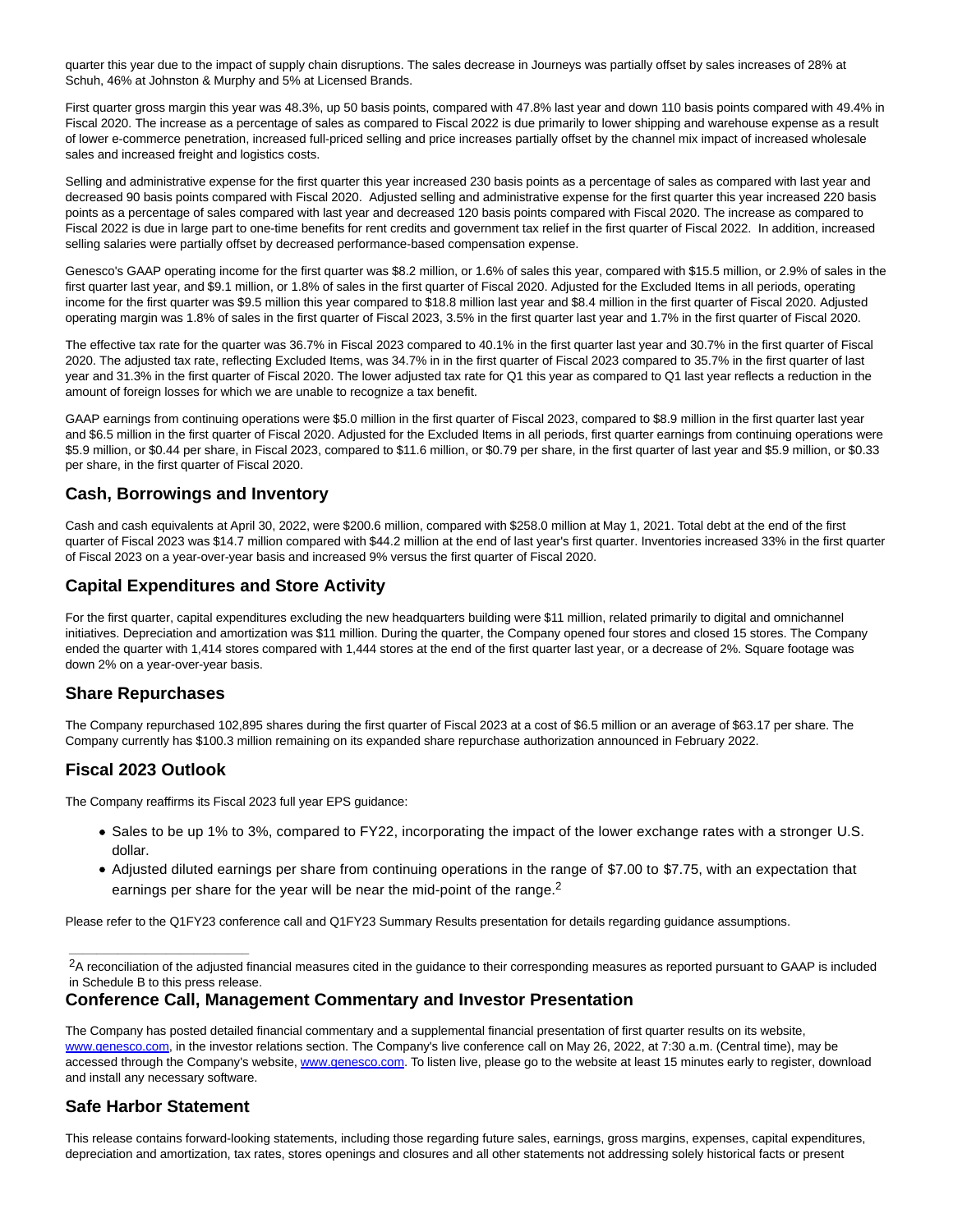conditions. Forward- looking statements are usually identified by or are associated with such words as "intend," "expect," "believe," "anticipate," "optimistic" and similar terminology. Actual results could vary materially from the expectations reflected in these statements. A number of factors could cause differences. These include adjustments to projections reflected in forward-looking statements, including those resulting from the effects of COVID-19 on the Company's business, including COVID-19 case spikes in locations in which the Company operates, additional stores closures due to COVID-19, weakness in store and shopping mall traffic, restrictions on operations imposed by government entities and/or landlords, changes in public safety and health requirements, and limitations on the Company's ability to adequately staff and operate stores. Differences from expectations could also result from stores closures and effects on the business as a result of civil disturbances; the level and timing of promotional activity necessary to maintain inventories at appropriate levels; our ability to pass on price increases to our customers; the imposition of tariffs on product imported by the Company or its vendors as well as the ability and costs to move production of products in response to tariffs; the Company's ability to obtain from suppliers products that are in-demand on a timely basis and effectively manage disruptions in product supply or distribution, including disruptions as a result of COVID-19 or geopolitical events; unfavorable trends in fuel costs, foreign exchange rates, foreign labor and material costs, and other factors affecting the cost of products; the effects of the British decision to exit the European Union and other sources of market weakness in the U.K. and Republic of Ireland; the effectiveness of the Company's omnichannel initiatives; costs associated with changes in minimum wage and overtime requirements; wage pressure in the U.S. and the U.K.; weakness in the consumer economy and retail industry; competition and fashion trends in the Company's markets; risks related to the potential for terrorist events; risks related to public health and safety events; changes in buying patterns by significant wholesale customers; retained liabilities associated with divestitures of businesses including potential liabilities under leases as the prior tenant or as a guarantor; and changes in the timing of holidays or in the onset of seasonal weather affecting period-to-period sales comparisons. Additional factors that could cause differences from expectations include the ability to renew leases in existing stores and control or lower occupancy costs, and to conduct required remodeling or refurbishment on schedule and at expected expense levels; the Company's ability to realize anticipated cost savings, including rent savings; the amount and timing of share repurchases; the Company's ability to achieve expected digital gains and gain market share; deterioration in the performance of individual businesses or of the Company's market value relative to its book value, resulting in impairments of fixed assets, operating lease right of use assets or intangible assets or other adverse financial consequences and the timing and amount of such impairments or other consequences; unexpected changes to the market for the Company's shares or for the retail sector in general; costs and reputational harm as a result of disruptions in the Company's business or information technology systems either by security breaches and incidents or by potential problems associated with the implementation of new or upgraded systems; the Company's ability to realize any anticipated tax benefits; and the cost and outcome of litigation, investigations and environmental matters involving the Company. Additional factors are cited in the "Risk Factors," "Legal Proceedings" and "Management's Discussion and Analysis of Financial Condition and Results of Operations" sections of, and elsewhere in, the Company's SEC filings, copies of which may be obtained from the SEC website, [www.sec.gov,](http://www.sec.gov/) or by contacting the investor relations department of Genesco via the Company's website, [www.genesco.com.](http://www.genesco.com/) Many of the factors that will determine the outcome of the subject matter of this release are beyond Genesco's ability to control or predict. Genesco undertakes no obligation to release publicly the results of any revisions to these forward-looking statements that may be made to reflect events or circumstances after the date hereof or to reflect the occurrence of unanticipated events. Forward-looking statements reflect the expectations of the Company at the time they are made. The Company disclaims any obligation to update such statements.

# **About Genesco Inc.**

Genesco Inc., a Nashville-based specialty retailer and branded company, sells footwear and accessories in more than 1,410 retail stores throughout the U.S., Canada, the United Kingdom and the Republic of Ireland, principally under the names Journeys, Journeys Kidz, Little Burgundy, Schuh, Schuh Kids, Johnston & Murphy, and on internet websites [www.journeys.com,](http://www.journeys.com/) [www.journeyskidz.com,](http://www.journeyskidz.com/) [www.journeys.ca,](http://www.journeys.ca/) [www.littleburgundyshoes.com,](http://www.littleburgundyshoes.com/) [www.schuh.co.uk,](http://www.schuh.co.uk/) [www.schuh.ie,](https://c212.net/c/link/?t=0&l=en&o=3548744-1&h=2652040446&u=http%3A%2F%2Fwww.schuh.ie%2F&a=www.schuh.ie) [www.schuh.eu,](https://c212.net/c/link/?t=0&l=en&o=3548744-1&h=3839453210&u=http%3A%2F%2Fwww.schuh.eu%2F&a=www.schuh.eu) [www.johnstonmurphy.com,](http://www.johnstonmurphy.com/) [www.johnstonmurphy.ca,](http://www.johnstonmurphy.ca/) [www.nashvilleshoewarehouse.com,](http://www.nashvilleshoewarehouse.com/) and [www.dockersshoes.com.](http://www.dockersshoes.com/) In addition,

Genesco sells footwear at wholesale under its Johnston & Murphy brand, the licensed Levi's brand, the licensed Dockers brand, the licensed Bass brand, and other brands. Genesco is committed to progress in its diversity, equity and inclusion efforts, and the Company's environmental, social and governance stewardship. For more information on Genesco and its operating divisions, please visi[t www.genesco.com.](https://c212.net/c/link/?t=0&l=en&o=3548744-1&h=1289957206&u=http%3A%2F%2Fwww.genesco.com%2F&a=www.genesco.com)

| <b>GENESCO INC.</b><br><b>Condensed Consolidated Statements of Operations</b><br>(in thousands, except per share data)<br>(Unaudited) |             |                  |         |                |
|---------------------------------------------------------------------------------------------------------------------------------------|-------------|------------------|---------|----------------|
|                                                                                                                                       | Quarter 1   |                  |         |                |
|                                                                                                                                       | April 30,   | $%$ of           | May 1,  | $%$ of         |
|                                                                                                                                       |             | 2022 Net Sales   |         | 2021 Net Sales |
| Net sales                                                                                                                             | \$520,748   | 100.0% \$538,695 |         | 100.0%         |
| Cost of sales                                                                                                                         | 269,304     | 51.7%            | 281,033 | 52.2%          |
| Gross margin                                                                                                                          | 251,444     | 48.3%            | 257,662 | 47.8%          |
| Selling and administrative expenses                                                                                                   | 243,481     | 46.8%            | 239,465 | 44.5%          |
| Asset impairments and other, net                                                                                                      | (283)       | $-0.1%$          | 2,670   | 0.5%           |
| <b>Operating income</b>                                                                                                               | 8,246       | 1.6%             | 15,527  | 2.9%           |
| Other components of net periodic benefit cost (income)                                                                                | 98          | 0.0%             | (39)    | 0.0%           |
| Interest expense, net                                                                                                                 | 297         | 0.1%             | 729     | 0.1%           |
| Earnings from continuing operations before                                                                                            |             |                  |         |                |
| income taxes                                                                                                                          | 7,851       | 1.5%             | 14,837  | 2.8%           |
| Income tax expense                                                                                                                    | 2,882       | $0.6\%$          | 5,943   | 1.1%           |
| Earnings from continuing operations                                                                                                   | 4,969       | 1.0%             | 8,894   | 1.7%           |
| Loss from discontinued operations, net of tax                                                                                         | (22)        | $0.0\%$          | (16)    | 0.0%           |
| <b>Net Earnings</b>                                                                                                                   | \$<br>4.947 | $0.9\%$ \$       | 8,878   | 1.6%           |
| Basic earnings per share:<br>Before discontinued operations                                                                           | \$<br>0.38  | \$               | 0.62    |                |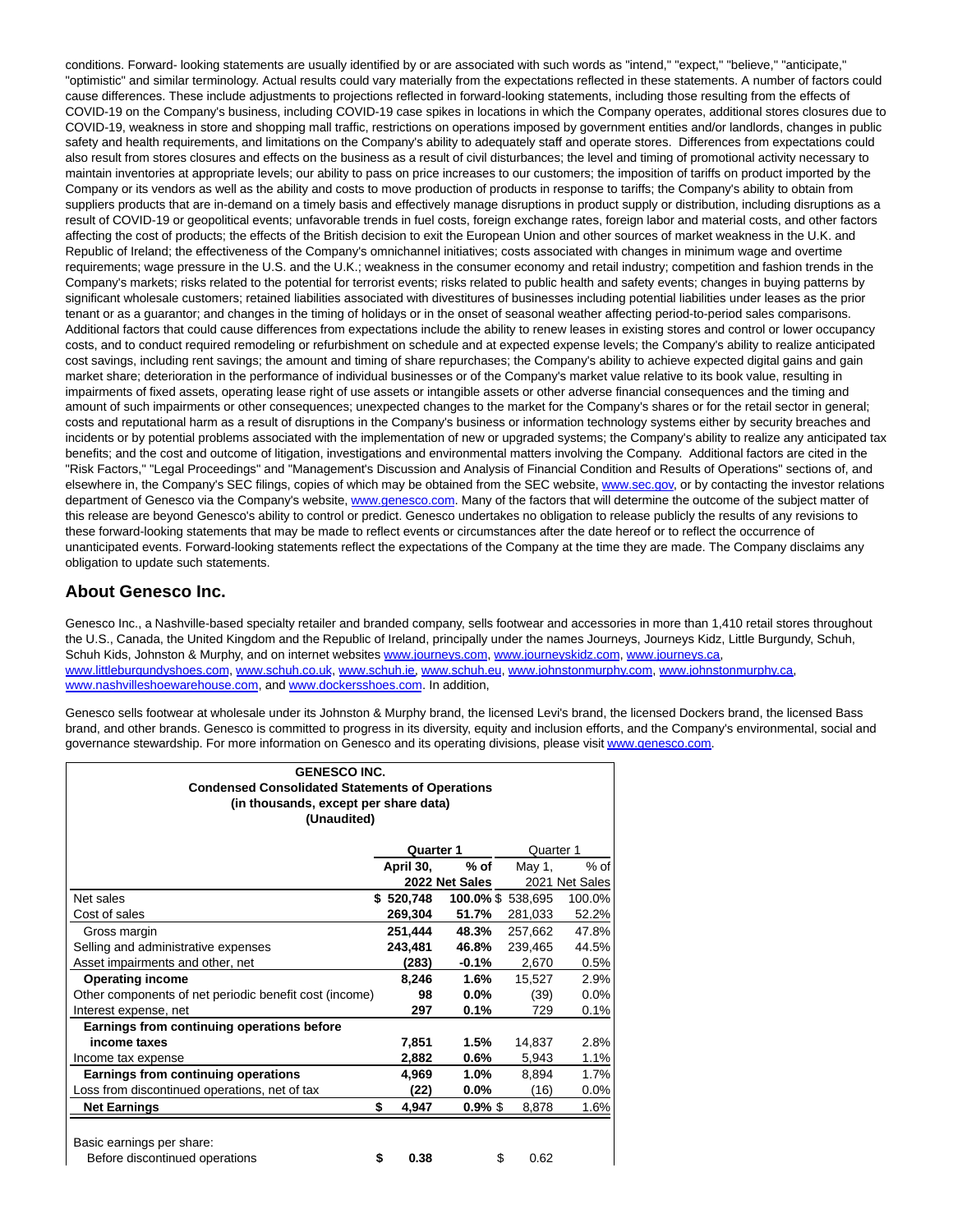| Net earnings                         | \$<br>0.38 | \$<br>0.62 |  |
|--------------------------------------|------------|------------|--|
| Diluted earnings per share:          |            |            |  |
| Before discontinued operations       | \$<br>0.37 | \$<br>0.60 |  |
| Net earnings                         | \$<br>0.37 | \$<br>0.60 |  |
| Weighted-average shares outstanding: |            |            |  |
| Basic                                | 12.961     | 14,287     |  |
| Diluted                              | 13,369     | 14,702     |  |

|                                                            | <b>GENESCO INC.</b><br><b>Sales/Earnings Summary by Segment</b><br>(in thousands)<br>(Unaudited) |                          |              |                  |
|------------------------------------------------------------|--------------------------------------------------------------------------------------------------|--------------------------|--------------|------------------|
|                                                            |                                                                                                  | Quarter 1                | Quarter 1    |                  |
|                                                            | April 30,                                                                                        | % of                     | May 1,       | % of             |
|                                                            |                                                                                                  | <b>Net Sales</b><br>2022 | 2021         | <b>Net Sales</b> |
| Sales:                                                     |                                                                                                  |                          |              |                  |
| Journeys Group                                             | \$314,445                                                                                        | 60.4%                    | \$ 376,548   | 69.9%            |
| Schuh Group                                                | 88,159                                                                                           | 16.9%                    | 68.711       | 12.8%            |
| Johnston & Murphy Group                                    | 71,016                                                                                           | 13.6%                    | 48,762       | 9.1%             |
| <b>Licensed Brands</b>                                     | 47,128                                                                                           | 9.1%                     | 44,674       | 8.3%             |
| <b>Net Sales</b>                                           | \$520,748                                                                                        | 100.0%                   | \$538,695    | 100.0%           |
| Operating income (loss):                                   |                                                                                                  |                          |              |                  |
| Journeys Group                                             | \$<br>14,930                                                                                     | 4.7%                     | 33,124<br>\$ | 8.8%             |
| Schuh Group                                                | (2,746)                                                                                          | $-3.1%$                  | (3, 847)     | $-5.6%$          |
| Johnston & Murphy Group                                    |                                                                                                  | 550<br>0.8%              | (3, 180)     | $-6.5%$          |
| <b>Licensed Brands</b>                                     |                                                                                                  | 3,793<br>8.0%            | 2,561        | 5.7%             |
| Corporate and Other <sup>(1)</sup>                         | (8, 281)                                                                                         | $-1.6%$                  | (13, 131)    | $-2.4%$          |
| Operating income                                           |                                                                                                  | 8,246<br>1.6%            | 15,527       | 2.9%             |
| Other components of net periodic benefit cost (income)     |                                                                                                  | 0.0%<br>98               | (39)         | 0.0%             |
| Interest expense, net                                      |                                                                                                  | 297<br>0.1%              | 729          | 0.1%             |
| Earnings from continuing operations before<br>income taxes |                                                                                                  | 7,851<br>1.5%            | 14,837       | 2.8%             |
| Income tax expense                                         |                                                                                                  | 2,882<br>0.6%            | 5,943        | 1.1%             |
| Earnings from continuing operations                        |                                                                                                  | 4,969<br>1.0%            | 8,894        | 1.7%             |
| Loss from discontinued operations, net of tax              |                                                                                                  | (22)<br>0.0%             | (16)         | 0.0%             |
| <b>Net Earnings</b>                                        | \$                                                                                               | 4,947<br>0.9%            | \$<br>8,878  | 1.6%             |

(1) Includes a \$0.3 million gain in the first quarter of Fiscal 2023 which includes a \$0.7 million gain on the termination of the pension plan, partially offset by \$0.4 million for retail store asset impairments. Includes a \$2.7 million charge in the first quarter of Fiscal 2022 which includes \$2.3 million for legal fees related to the shareholder activist and \$0.4 million for retail store asset impairments.

| <b>GENESCO INC.</b><br><b>Condensed Consolidated Balance Sheets</b><br>(in thousands)<br>(Unaudited) |    |                |    |             |  |  |  |  |  |
|------------------------------------------------------------------------------------------------------|----|----------------|----|-------------|--|--|--|--|--|
|                                                                                                      |    | April 30, 2022 |    | May 1, 2021 |  |  |  |  |  |
| Assets                                                                                               |    |                |    |             |  |  |  |  |  |
| Cash and cash equivalents                                                                            | \$ | 200,623        | \$ | 258,044     |  |  |  |  |  |
| Accounts receivable                                                                                  |    | 48,868         |    | 45,891      |  |  |  |  |  |
| Inventories                                                                                          |    | 401,479        |    | 301,017     |  |  |  |  |  |
| Other current assets (1)                                                                             |    | 74,609         |    | 117,467     |  |  |  |  |  |
| Total current assets                                                                                 |    | 725,579        |    | 722,419     |  |  |  |  |  |
| Property and equipment                                                                               |    | 219,421        |    | 208,759     |  |  |  |  |  |
| Operating lease right of use assets                                                                  |    | 508,986        |    | 639,575     |  |  |  |  |  |
| Goodwill and other intangibles                                                                       |    | 66,785         |    | 70,056      |  |  |  |  |  |
| Other non-current assets                                                                             |    | 27,671         |    | 21,558      |  |  |  |  |  |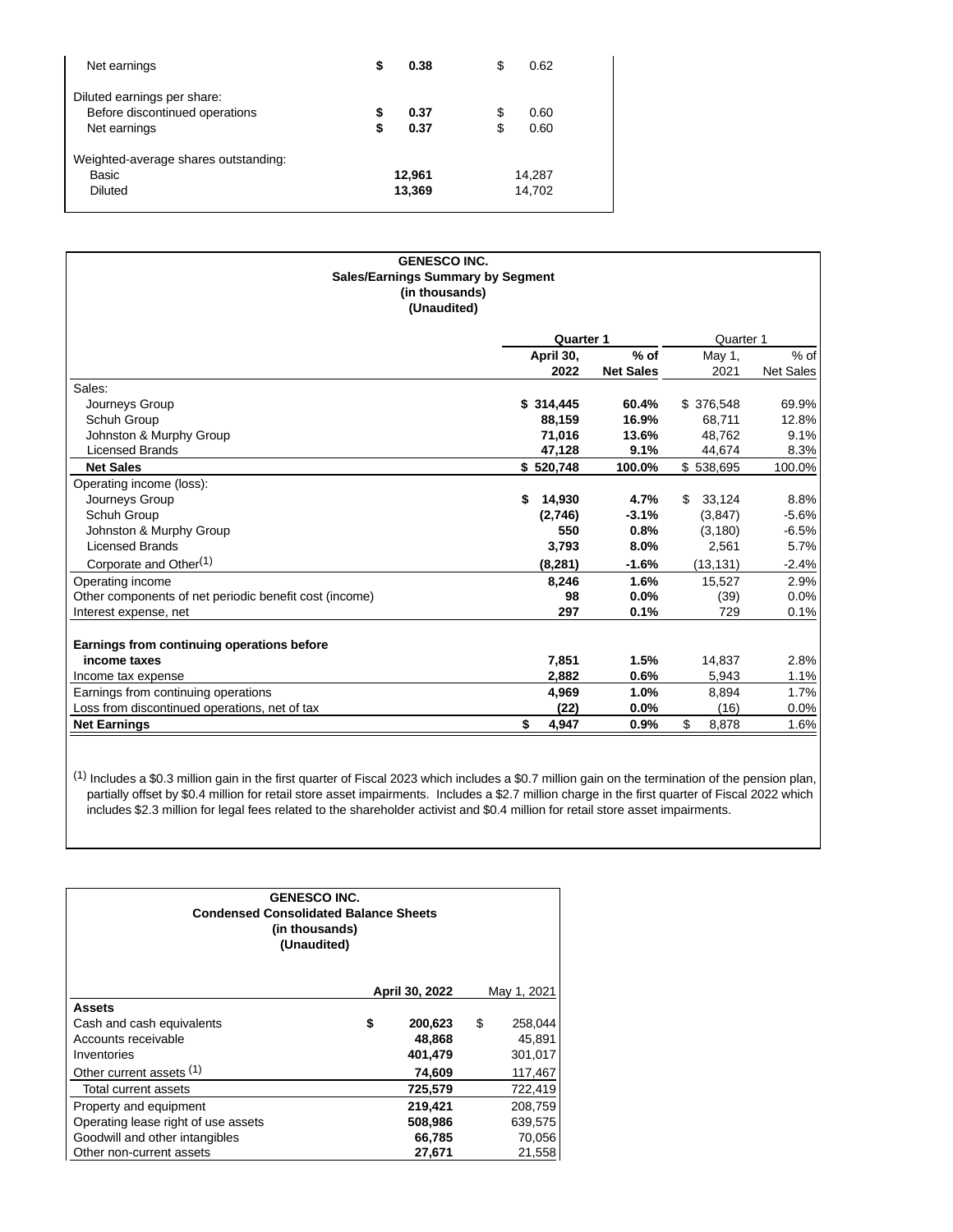| <b>Total Assets</b>                         | S  | 1,548,442 | S  | 1,662,367 |
|---------------------------------------------|----|-----------|----|-----------|
|                                             |    |           |    |           |
| <b>Liabilities and Equity</b>               |    |           |    |           |
| Accounts payable                            | \$ | 243.224   | S  | 164.975   |
| Current portion operating lease liabilities |    | 137,770   |    | 158,295   |
| Other current liabilities                   |    | 83,882    |    | 112,648   |
| Total current liabilities                   |    | 464.876   |    | 435,918   |
| Long-term debt                              |    | 14.712    |    | 44,169    |
| Long-term operating lease liabilities       |    | 430,606   |    | 555,204   |
| Other long-term liabilities                 |    | 37.910    |    | 48,068    |
| Equity                                      |    | 600,338   |    | 579,008   |
| <b>Total Liabilities and Equity</b>         |    | 1.548.442 | \$ | 1,662,367 |
|                                             |    |           |    |           |

(1) Includes prepaid income taxes of \$47.1 million and \$92.1 million at April 30, 2022 and May 1, 2021, respectively.

| <b>GENESCO INC.</b><br><b>Store Count Activity</b> |       |                                         |    |       |   |    |       |  |  |  |  |  |  |
|----------------------------------------------------|-------|-----------------------------------------|----|-------|---|----|-------|--|--|--|--|--|--|
| <b>Balance</b><br><b>Balance</b>                   |       |                                         |    |       |   |    |       |  |  |  |  |  |  |
|                                                    |       | 01/30/21 Open Close 01/29/22 Open Close |    |       |   |    |       |  |  |  |  |  |  |
| Journeys Group                                     | 1,159 | 5                                       | 29 | 1,135 | 3 | 8  | 1,130 |  |  |  |  |  |  |
| Schuh Group                                        | 123   | 0                                       | 0  | 123   |   | 2  | 122   |  |  |  |  |  |  |
| Johnston & Murphy Group                            | 178   |                                         | 12 | 167   | 0 | 5  | 162   |  |  |  |  |  |  |
| <b>Total Retail Stores</b>                         | 1,460 | 6                                       | 41 | 1,425 | 4 | 15 | 1,414 |  |  |  |  |  |  |
|                                                    |       |                                         |    |       |   |    |       |  |  |  |  |  |  |

| <b>GENESCO INC.</b><br><b>Comparable Sales</b> |                  |              |
|------------------------------------------------|------------------|--------------|
|                                                | <b>Quarter 1</b> |              |
|                                                | Apr. 30,         | May 1,       |
|                                                | $2022^{(1)}$     | $2021^{(1)}$ |
| Comparable Direct Sales                        | $-26%$           | 43%          |

(1) As a result of store closures in response to the COVID-19 pandemic during the first quarter of Fiscal 2022, and the Company's policy of removing any store closed for seven consecutive days from comparable sales, the Company has not included comparable sales for both the first quarter this year and last year, except for comparable direct sales, as it felt that overall sales is a more meaningful metric during these periods.

Schedule B

Genesco Inc.

Adjustments to Reported Earnings from Continuing Operations Three Months Ended April 30, 2022, May 1, 2021 and May 4, 2019

The Company believes that disclosure of earnings and earnings per share from continuing operations and operating income adjusted for the items not reflected in the previously announced expectations will be meaningful to investors, especially in light of the impact of such items on the results.

|                                                                              | April 30, 2022 |        |                |          | May 1, 2021 |                    |        | May 4, 2019 |           |  |
|------------------------------------------------------------------------------|----------------|--------|----------------|----------|-------------|--------------------|--------|-------------|-----------|--|
|                                                                              |                | Net of | Per Share      |          | Net of      | Per Share          |        | Net of      | Per Share |  |
| In Thousands (except per share<br>amounts)                                   | <b>Pretax</b>  | Tax    | <b>Amounts</b> | Pretax   | Tax         | Amounts            | Pretax | Tax         | Amounts   |  |
| Earnings from continuing operations,<br>as reported                          |                | 4.969  | \$0.37         |          | \$<br>8.894 | \$0.60             |        | \$<br>6.470 | \$0.36    |  |
| Asset impairments and other<br>adjustments:<br>Retail store asset impairment |                |        |                |          |             |                    |        |             |           |  |
| charges                                                                      | 412            | 359    | 0.03           | 414<br>S | 326         | $0.02 \text{ }$ \$ | 307    | 212         | 0.01      |  |
| Gain on pension termination                                                  | (695)          | (511)  | (0.04)         |          |             | 0.00               |        |             | 0.00      |  |
| Fees related to shareholder activist                                         |                |        | 0.00           | 2.256    | 1.600       | 0.11               |        |             | 0.00      |  |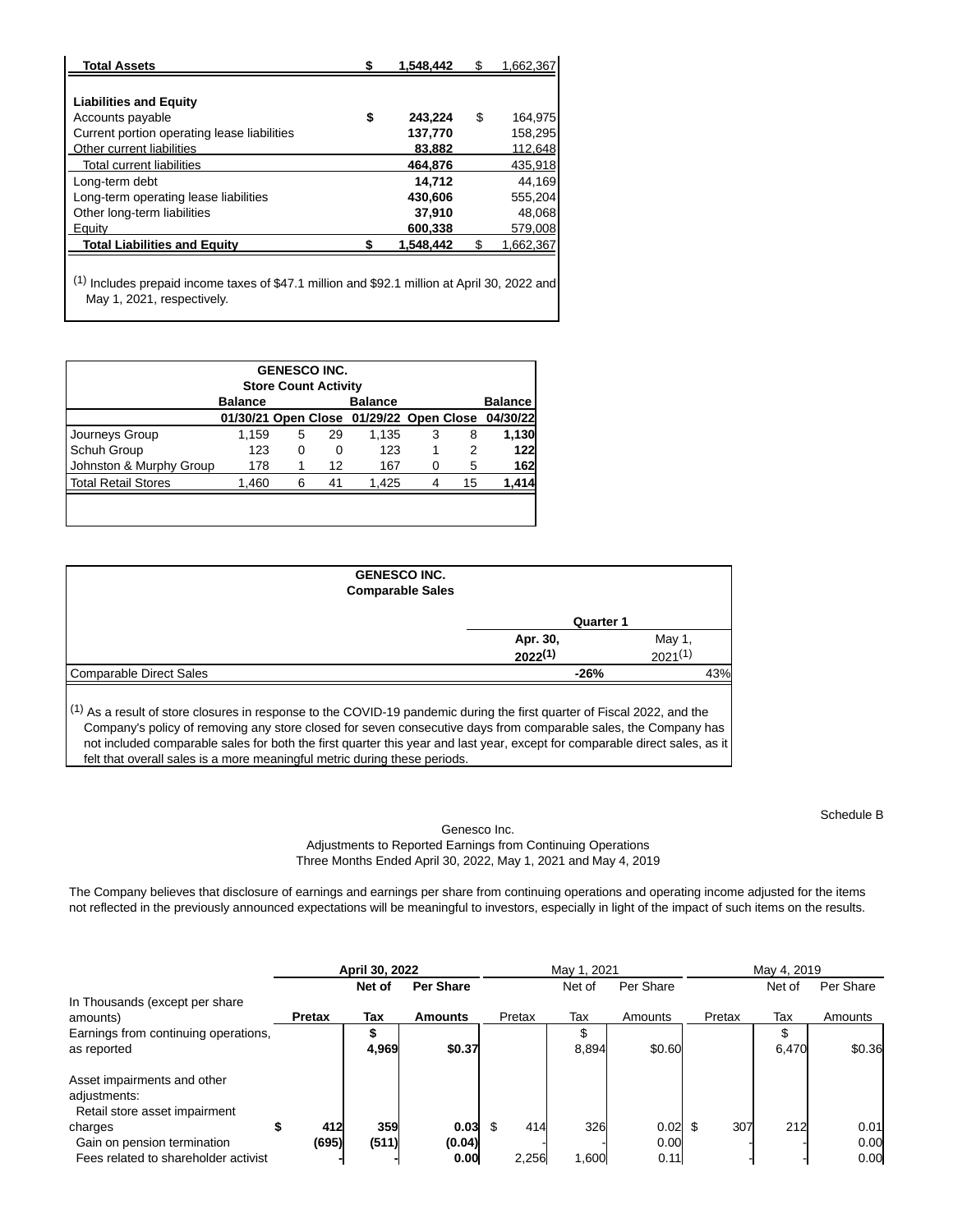| Expenses related to new HQ        |       |       |        |       |        |        |         |       |        |
|-----------------------------------|-------|-------|--------|-------|--------|--------|---------|-------|--------|
| building                          | 1,526 | 1,122 | 0.08   | 597   | 424    | 0.03   |         |       | 0.00   |
| Gain on lease termination         |       |       | 0.00   |       |        | 0.00   | (1,000) | (689) | (0.04) |
| Gain on Hurricane Maria           |       |       | 0.00   |       |        | 0.00   | (38)    | (26)  | 0.00   |
| Total asset impairments and other |       |       |        |       |        |        |         |       |        |
| adjustments                       | 1,243 | 970   | 0.07S  | 3,267 | 2,350  | 0.16   | (731)   | (503) | (0.03) |
|                                   |       |       |        |       |        |        |         |       |        |
| Income tax expense adjustments:   |       |       |        |       |        |        |         |       |        |
| Other tax items                   |       | (3)   | (0.00) |       | 400    | 0.03   |         | (58)  | 0.00   |
| Total income tax expense          |       |       |        |       |        |        |         |       |        |
| adjustments                       |       | (3)   | (0.00) |       | 400    | 0.03   |         | (58)  | 0.00   |
|                                   |       |       |        |       |        |        |         |       |        |
| Adjusted earnings from continuing |       | \$    |        |       | \$     |        |         | \$    |        |
| operations (1) and (2)            |       | 5,936 | \$0.44 |       | 11.644 | \$0.79 |         | 5,909 | \$0.33 |

(1) The adjusted tax rate for the first quarter of Fiscal 2023, 2022 and 2020 is 34.7%, 35.7% and 31.3%, respectively.

(2) EPS reflects 13.4 million, 14.7 million and 17.9 million share count for the first quarter of Fiscal 2023, 2022 and 2020, respectively, which includes common stock equivalents in all periods.

| Genesco Inc.                                                                     |
|----------------------------------------------------------------------------------|
| Adjustments to Reported Operating Income and Selling and Administrative Expenses |
| Three Months Ended April 30, 2022, May 1, 2021 and May 4, 2019                   |

|                               | April 30, 2022 |                     |             |    |               |
|-------------------------------|----------------|---------------------|-------------|----|---------------|
|                               | Operating      | <b>Asset Impair</b> |             |    | Adj Operating |
| In Thousands                  | Income (Loss)  | & Other Adj         |             |    | Income (Loss) |
| Journeys Group                | \$<br>14,930   | \$                  |             | \$ | 14,930        |
| Schuh Group                   | (2,746)        |                     |             |    | (2,746)       |
| Johnston & Murphy Group       | 550            |                     |             |    | 550           |
| Licensed Brands               | 3,793          |                     |             |    | 3,793         |
| Corporate and Other           | (8, 281)       |                     | 1,243       |    | (7,038)       |
| <b>Total Operating Income</b> | \$<br>8,246    | \$                  | 1,243       | \$ | 9,489         |
| % of sales                    | 1.6%           |                     |             |    | 1.8%          |
|                               |                |                     |             |    |               |
|                               |                | May 1, 2021         |             |    |               |
|                               | Operating      | Asset Impair        |             |    | Adj Operating |
| In Thousands                  | Income (Loss)  | & Other Adj         |             |    | Income (Loss) |
| Journeys Group                | \$<br>33,124   | \$                  |             | \$ | 33,124        |
| Schuh Group                   | (3,847)        |                     |             |    | (3, 847)      |
| Johnston & Murphy Group       | (3, 180)       |                     |             |    | (3, 180)      |
| Licensed Brands               | 2,561          |                     |             |    | 2,561         |
| Corporate and Other           | (13, 131)      |                     | 3,267       |    | (9,864)       |
| <b>Total Operating Income</b> | \$<br>15,527   | \$                  | 3,267       | \$ | 18,794        |
| % of sales                    | 2.9%           |                     |             |    | 3.5%          |
|                               |                |                     |             |    |               |
|                               |                |                     | May 4, 2019 |    |               |
|                               | Operating      | Asset Impair        |             |    | Adj Operating |
| In Thousands                  | Income (Loss)  | & Other Adj         |             |    | Income (Loss) |
| Journeys Group                | \$<br>18,976   | \$                  |             | \$ | 18,976        |
| Schuh Group                   | (5, 428)       |                     |             |    | (5, 428)      |
|                               |                |                     |             |    |               |

| Schuh Group                   | (5, 428) |       | (5, 428) |
|-------------------------------|----------|-------|----------|
| Johnston & Murphy Group       | 5.106    |       | 5,106    |
| <b>Licensed Brands</b>        | 429      |       | 429      |
| Corporate and Other           | (9.999)  | (731) | (10,730) |
| <b>Total Operating Income</b> | 9.084    | (731) | 8,353    |
| % of sales                    | 1.8%     |       | 1.7%     |
|                               |          |       |          |

| 243.481<br>239,465<br>Selling and administrative expenses, as reported<br>£.<br>236,555 |  |
|-----------------------------------------------------------------------------------------|--|
| (1,526)<br>(597)<br>Expenses related to new HQ building                                 |  |
| (1,526)<br>(597)<br>Total adjustments                                                   |  |
| 241,955<br>238,868<br>236,555<br>Adjusted selling and administrative expenses           |  |
| 46.5%<br>44.3%<br>47.7%<br>% of sales                                                   |  |